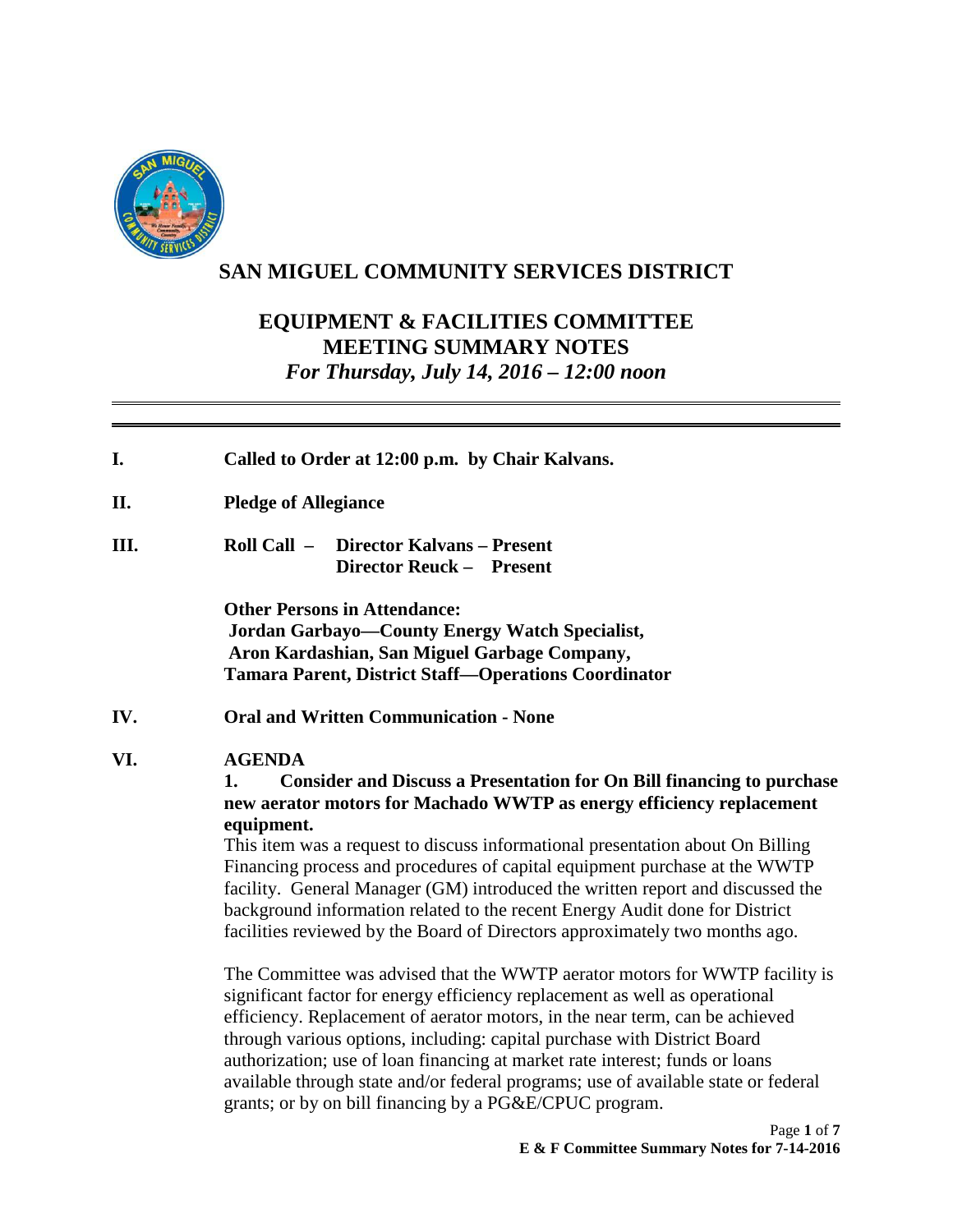All of these options have various contributions by the District, which represent an "out-of-pocket" payment with interest. State and federal grants can be a funding source with a match contribution to a grant amount. Typically, matching funds will be 25% but can be, depending on the type of grant and source, up to 50% matching dollars contributed by the District.

 As discussed in presentation, on bill financing does not have a structural debt obligation like a commercial or governmental loan. On bill financing uses PG& E energy efficient component that finances a capital purchase of items like the WWTP aerator motors when there has been a Large Audit report prepared, such as the District's, showing a need for equipment replacement.

 Jordan Garbayo from County Energy Watch Program was asked to provide additional information about the On Bill Financing mechanism that potentially can be used by the District in purchasing needed aerator motors. He discussed the need to look at using the method of Preponderance of Evidence to support "early retirement" claim of motors as a means of realizing energy efficiencies in WWTP operations.

 Director Kalvans asked staff and Mr. Garbayo to reply to the question of "What are disadvantages to using OBF method to replace the motors?" Mr. Garbayo replied that there are challenges to the Preponderance process due to its requirements for detailed explanation to support an "early retirement" in realizing energy efficiencies in operations and to address the tie-in to OBF repayment since OBF is a zero interest program. OBF needs to structure as an incentive, customized to specific operations, such as SMCSD. The Preponderance path is the clearest means to state the energy efficiencies to be realized for the PG&E/CPUC program.

 A chief component for PG &E/CPUC is whether or not an agency has completed a Very Large Energy Audit and is working toward action steps that implement recommendations. SMCSD has such an Audit and has begun implementation even with this current and any further discussions by Committee and/or the Board. These would be documented in a statement to PG &E/CPUC for their consideration in an OBF method of purchasing the aerator motors.

 The simple payback, as Mr. Garbayo points, could be structured for a 3.9-year term at 0% interest that would be done through monthly billing to the District. Annual cost savings (\$/yr) would be an estimated \$36,700 with a purchase cost of \$168,000. The estimated incentive for early retirement and improved energy efficiency is \$22,692.

 GM pointed out that these estimates were revised, as requested by the Board's discussion previously, and directly tie-in to satisfying the Preponderance criteria for incentives as well as a short pay-back period. Ideally, the District should consider the purchase of submerged aerator motors in ponds #3 & 4 with fine pore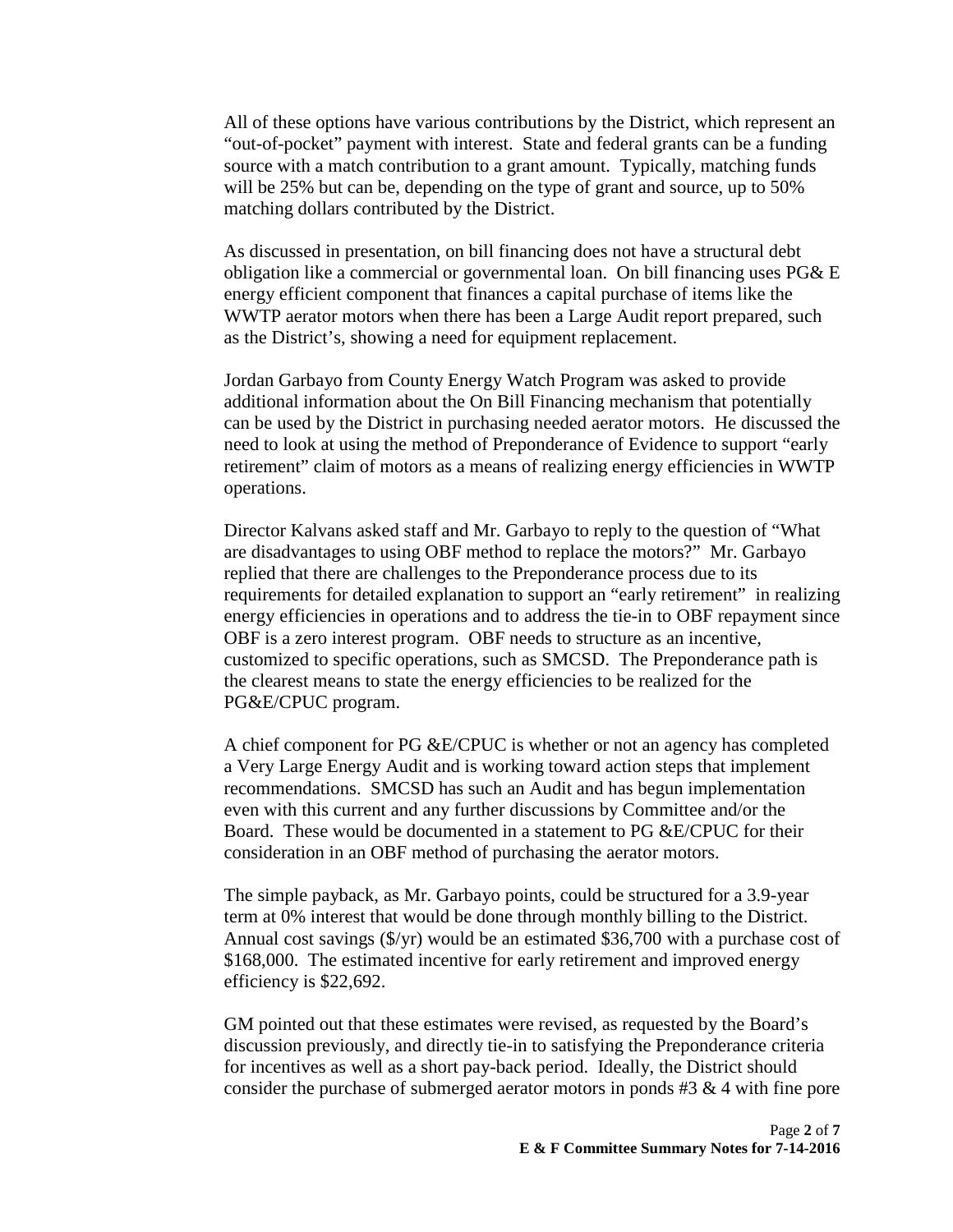bubble diffusers that can increase the interfacial area of smaller bubbles. An oxygen transfer of 15% could be realized through this equipment. This bubble mixing process is desired for sufficient mixing to disperse dissolved oxygen (DO) in the system. Mixing is often a reason for aeration energy usage rather than oxygen demand.

 The use of OBF would allow the District to achieve these results, improve energy efficiency and improve overall system operations by a more desirable oxygen mixing operation.

 Director Reuck had questions about the OBF program details, specifically how likely is it that the District can use this program?

 Mr. Garbayo replied that there is a lot of paperwork to be done but some important steps have already been done, specifically the Very Large Audit. He indicated that the next steps will be for the preparation of an RFP to prepare engineering documents in support of an OBF request by the District. He states that County Energy Watch is ready to assist with this effort in conjunction with District GM and staff. He also stated that a part of documentation will be to conduct a "test-in" which is PG&E's verification of energy usage by the facility but this work is done later in the process.

 GM indicated that District is already working with Mr. Garbayo and Mr. Griesser at County Energy Watch.

 Director Kalvans asked if the Committee should review OBF documents and/or other further actions prior to making a recommendation to the Board. GM replied that the Committee can request this information be brought back to Committee for review before going to the Board.

 There were no further questions or comments. Committee agreed, unanimously, to have the RFP and other OBF documents brought back to the Committee prior to forwarding any recommendation to the Board.

 Chair Kalvans thanked Mr. Garbayo for attending and to continue working with staff. He is generally supportive of the approach. Direction given to GM.

#### **2. Consider and Discuss a presentation on potential organic recycling facility related to WWTP operations and potential opportunities for public-private partnership.**

This item is a request to consider and to discuss the potential for organic/food waste recycling facility related to WWTP operations and the potential opportunities for public-private partnership. General Manager (GM) gave a summary of written staff report and supportive documents in the report.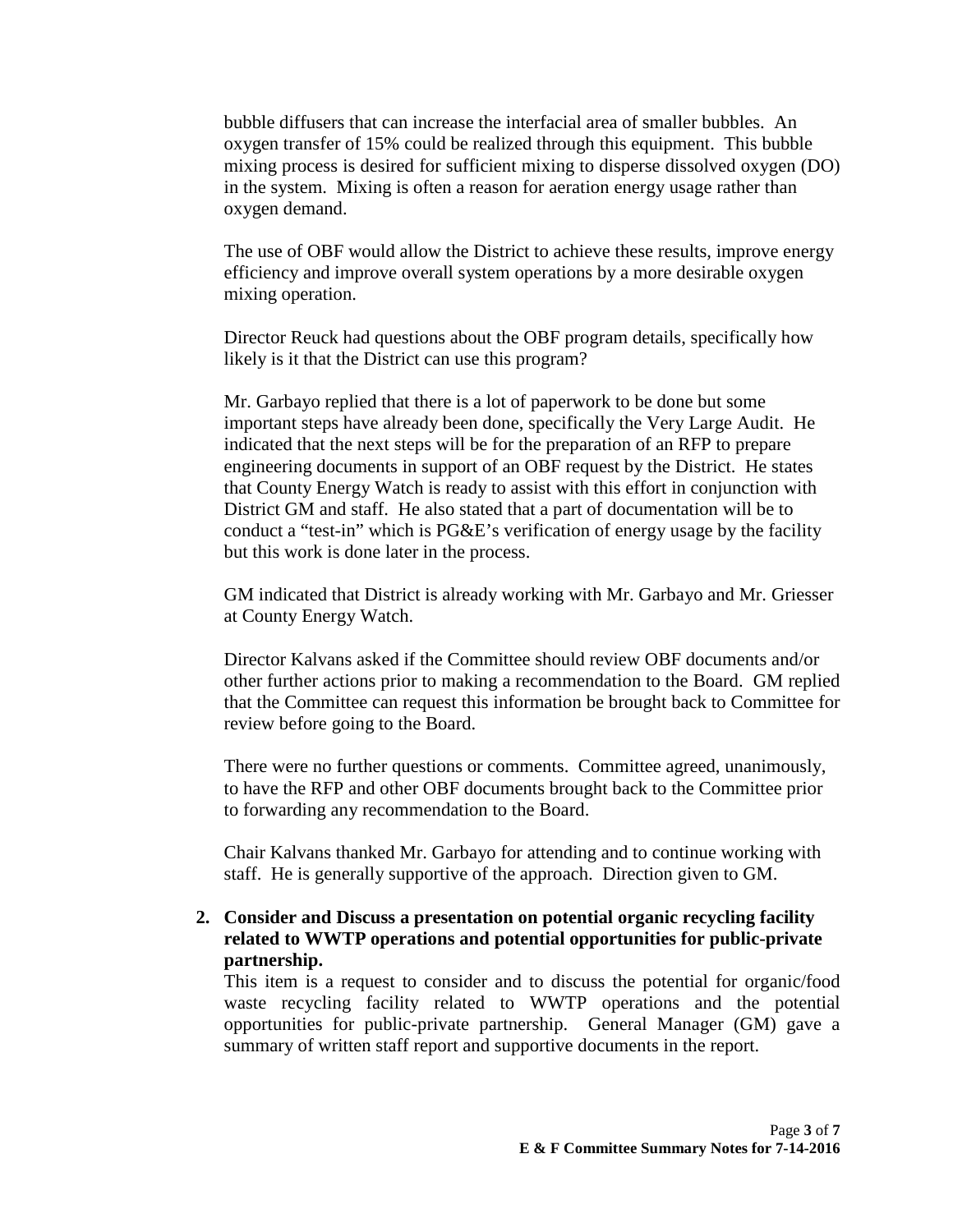GM spoke about the April  $1<sup>st</sup>$  State law requiring organic/food waste recycling operations. This item is requesting Committee discussion and direction to staff for follow-up work needed prior to a Board recommendation being given.

 GM spoke about reasons for this proposal discussion being the opportunity for new solid waste operations that can also benefit the WWTP operations. GM outlined 4 specific District goals that should be used to guide discussions and future decisions.

 GM spoke about the potential use of anaerobic digestion to process food waste and organics that presently are a part of the wastewater stream from non residential and residential sources. This organics and food waste processing can provide 2-3 products for other revenue or beneficial use, specifically CNG for vehicle fuel or power to motors; compost materials from sludge processing for sale to commercial vendors (fertilizer companies or to others) and carbon credits to be available to others requiring AB 32 Climate Change emission reduction credits as an offset to their operations.

 GM explained the Zero Waste Energy (ZWE) facility as a scalable operation based on modules that can be begin with small volumes of food and organics waste stream processing. GM indicated that research shows similar ZWE operations in Oxnard, South San Francisco and Monterey (Marina) California which uses an anaerobic digestion process producing the 3 products described above.

 GM also described the number of meetings that have already occurred with San Miguel Garbage owners about this approach and discovered their knowledge and experience with this type of recycling facility was very detailed. Staff had also recently met with Bill Worrell, SLO Integrated Waste Management Authority, who also had working knowledge about ZWE processes. Mr. Worrell indicated a desire to provide resources to the District in pursuit of this type of project.

 GM pointed out that the Staff Report shows sample information about costs associated with the set-up and operation of a 20,000 to 25,000 ton/yr recycling facility. Also discussed what has been happening in SLO County with no indication that northern SLO County areas, municipalities or others are aware or performing any analysis about such a recycling facility. GM indicated that the written Staff Report provides further information about State law requirements for now and in the immediate future for such recycling opportunities and additional information about ZWE facilities.

 GM asked that the Committee hold discussions and give direction to staff at conclusion of this requested item.

Chair Kalvans asked Aron Kardashian, San Miguel Garbage official to provide any comments or input for discussions by the Committee,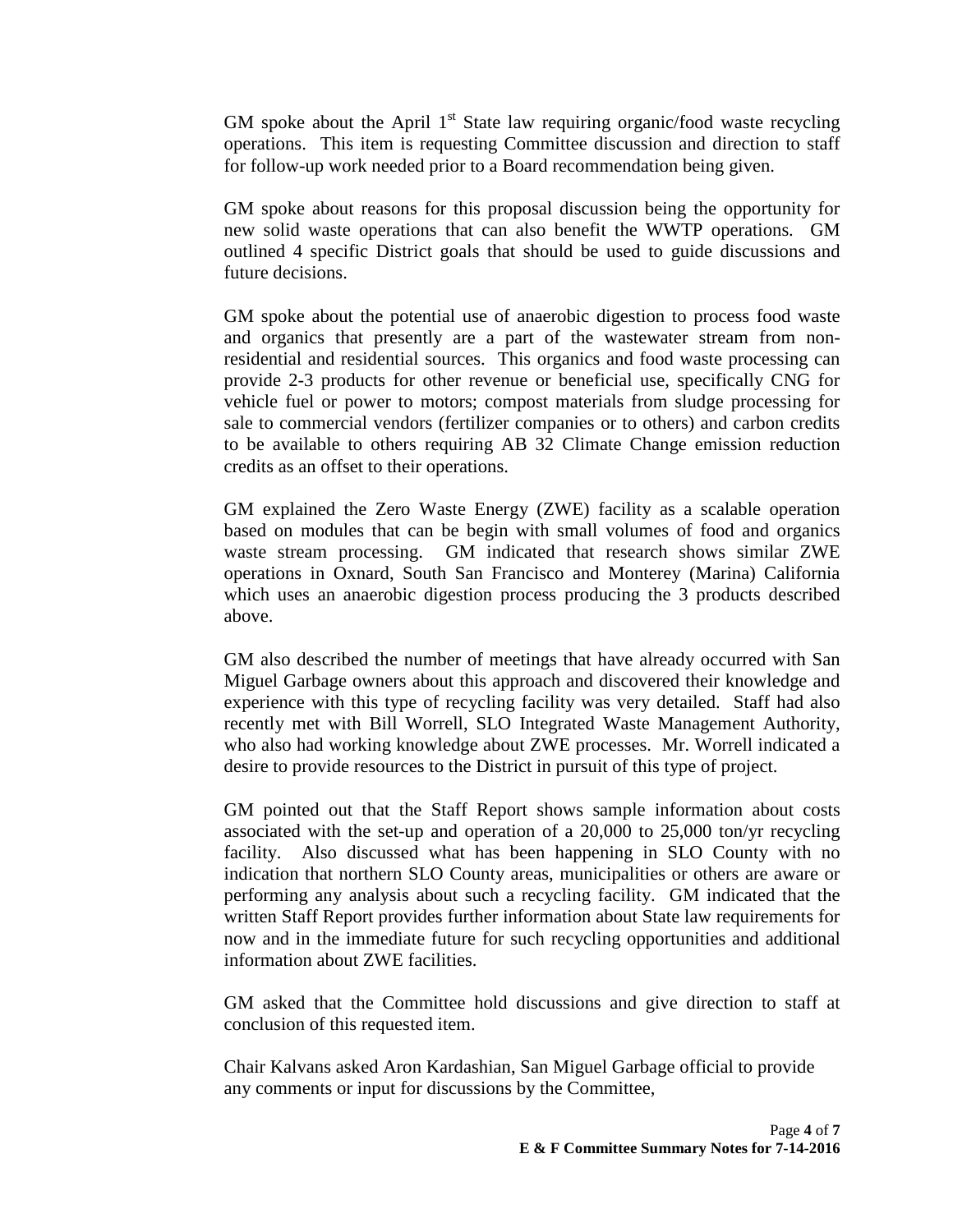Mr. Kardashian thanked the Committee for opportunity to speak and also thanked staff for launching this effort. He is aware of the ZWE operations in Monterey and South San Francisco and described his knowledge and experience about those facilities. Mr. Kardashian also spoke about the State law requirements and the importance of what is being attempted for this type of recycling facility.

He stated that he is aware of what Kampogas in City of SLO is attempting to do with residential food waste recycling for gas generation and composting. He stated that he is aware of why the City is focused on residential food waste recycling instead of non-residential.

He discussed the importance of waste stream volume for any recycling facility as the key. He believes that the feedstock of food waste and organics should be mixed, perhaps along percentage lines. Feedstock may, if deemed suitable, include grape residues from winemaking processors. He stated that he was in agreement with the written report in terms of the potential sources that could be captured.

He has met with District GM and staff to discuss and brainstorm about this type of facility and to share knowledge/experience. He believes that this would be an important step for the District to be forward looking but also entrepreneurial in an approach to the benefit of District ratepayers and facility operations. He hopes to continue working cooperatively with District leadership and staff on this concept.

There were a number of questions by Committee members about various costs for solid waste hauling, price of CNG per gallon and power that might be estimated from gas generation. Mr. Kardashian indicated that price of CNG is relatively stable at about \$2.50 per gallon and generally remains near or at that price locally. He stated that a one ton truck hauls 7 tons of waste. A recycling facility initial operational volume of 15 tons per day would mean 2 truckloads to a facility location but ultimately a facility should be designed and sized for up to 25,000 tons per year. He spoke about an initial operation ideal volume being about 75-80 tons per day.

He is aware that there are state and federal grants to assist with setting up and initially operating these types of facilities. Such facilities should be able, in short time periods, show that fees can sustain and operate the facility while producing the 3 products for sale or use that the GM described.

Mr. Kardashian also stated that this new legislation went into effect in April and very little attention has been given to it, except for the residential program that will launch in south county later this year. He knows that the new law tights the mandated requirements for more food/organic waste recycling beginning in 2017 and continues until 2021 to capture a planned 100% of this waste stream from landfill disposal. The federal government has plans for a similar effort in near future because of concerns about methane gases emitted from such waste stream sources, food and organics.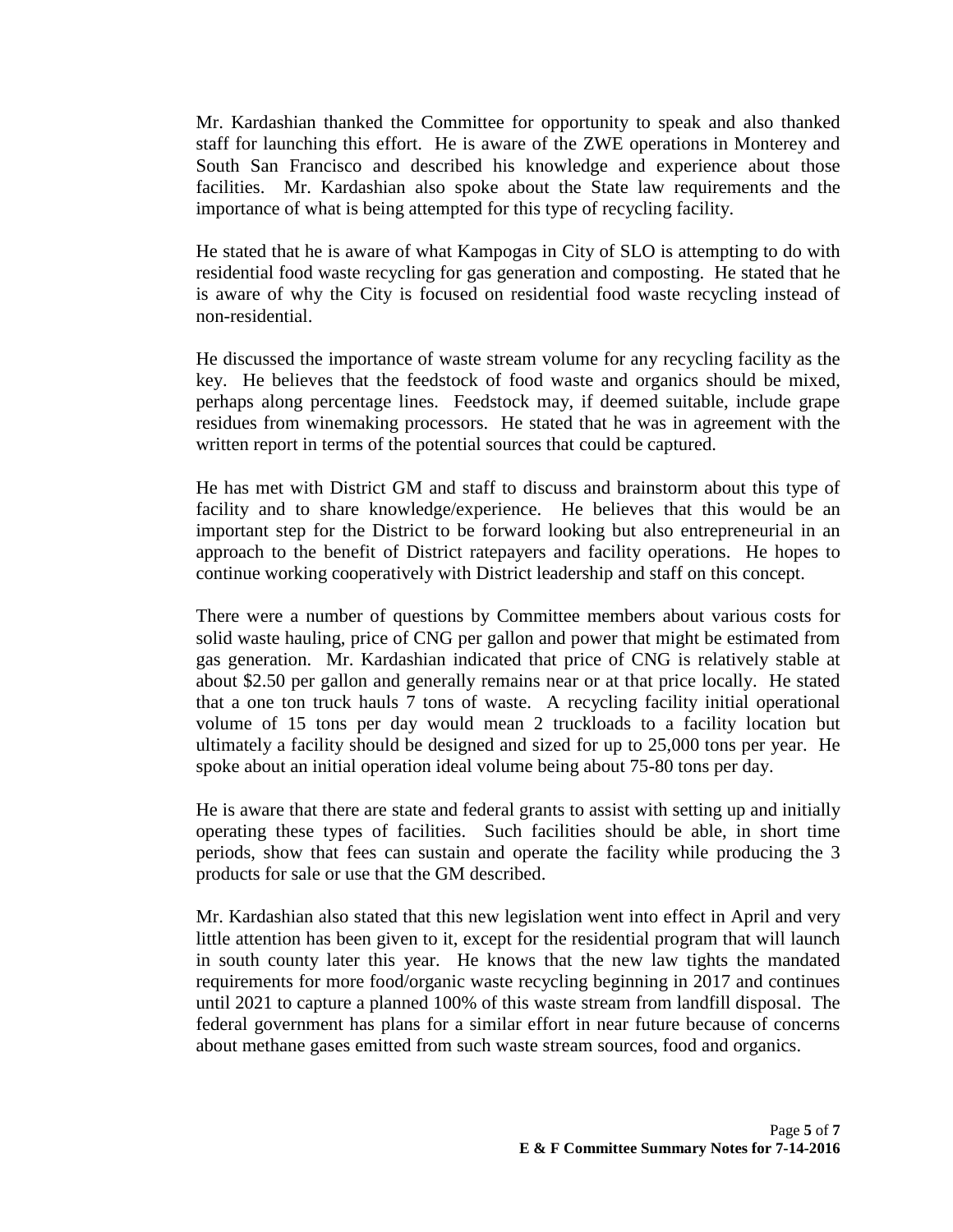GM stated that the ZWE facility, smallest one, can process 5,000 tons per year for the Monterey facility which also sells power to the adjoining WWTP facility. South San Francisco began their operations approximately 1 year ago and is currently operating at maximum capacity that has caused them to look for other places to send the excess waste stream.

Committee commented that this type of forward looking project has merit for further investigation and asked GM to bring this item back once there was more detailed information about site specific costs and projected revenues and more detailed answers to the listed questions on page 3 of written staff report.

### **3. Review of State Office of Technical Assistance Grant process for a planning and design study leading to expansion of existing WWTP operations and facilities.**

GM gave a brief presentation about the grant process for seeking a technical assistance grant from State Office of Technical Assistance (OTA) as described in written staff report.

GM described how the classification of disadvantaged community allows for the assistance being offered by OTA and its partner, Rural Communities Assistance Corporation (RCAC) who is under contract with the State for this type of assistance.

GM reviewed the criteria for grant assistance and the type of application materials and information needed that are described in the written report to the Committee. The relevance to the E  $&$  F Committee is the involvement and knowledge about the grant assistance process to respond appropriately and timely to equipment and facility information or operational questions during this grant process.

An important component to the grant assistance application is support projected costs by showing how the District would employ the use of Prop 218 process for any future needed rate increases that may be necessary for plant operations and debt repayment.

The projected costs for the planning and design study are estimated to be slightly less than \$500,000 which is the maximum amount that can be awarded by OTA to an agency for this work.

Chair Kalvans expressed concern about committing to doing a Prop 218 process when there has been past opposition to any rate increases. GM explained that the OTA is asking the District to provide information about how ongoing operational cost and debt obligations, if any, can be sustained over time. There is no requirement to "obligate this or future Boards to increasing rates".

RCAC will prepare the grant application, at no cost to the District, based on data and information provided by the District. A checklist of data and information needed has been provided to GM.